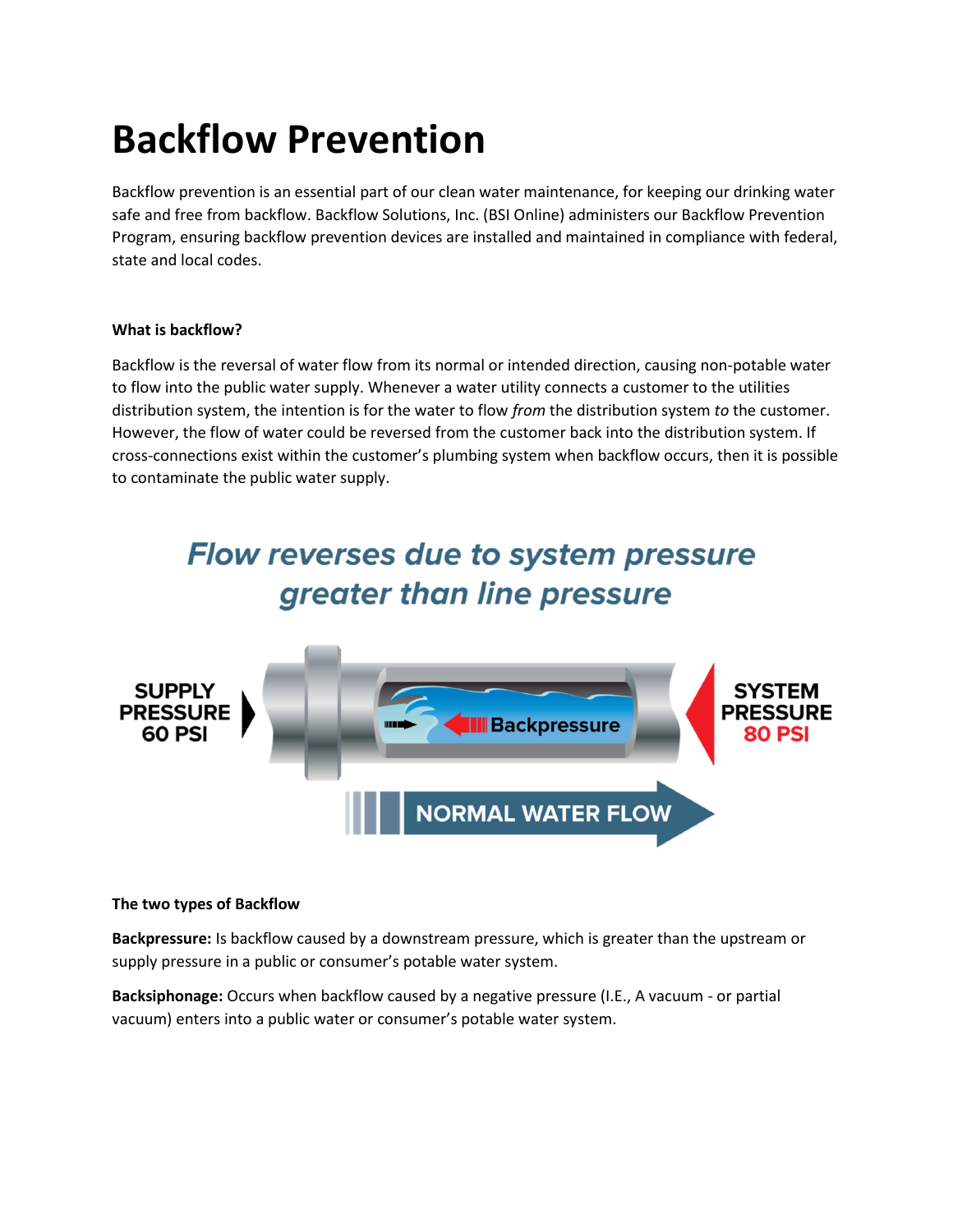## **Backflow Prevention**

Backflow prevention devices are used to protect our potable water supply from contamination due to backflow. A backflow preventer is a means or mechanism used to systematically prevent backflow. The basic way of preventing backflow is through either eliminating a cross-connection, or providing a barrier against unwanted backflow. Without these barriers, water from medical facilities, restaurants, public pools, irrigation systems and other sources could travel into the City's water supply and contaminate the drinking water.





Backflow prevention assemblies protect our drinking water supply.

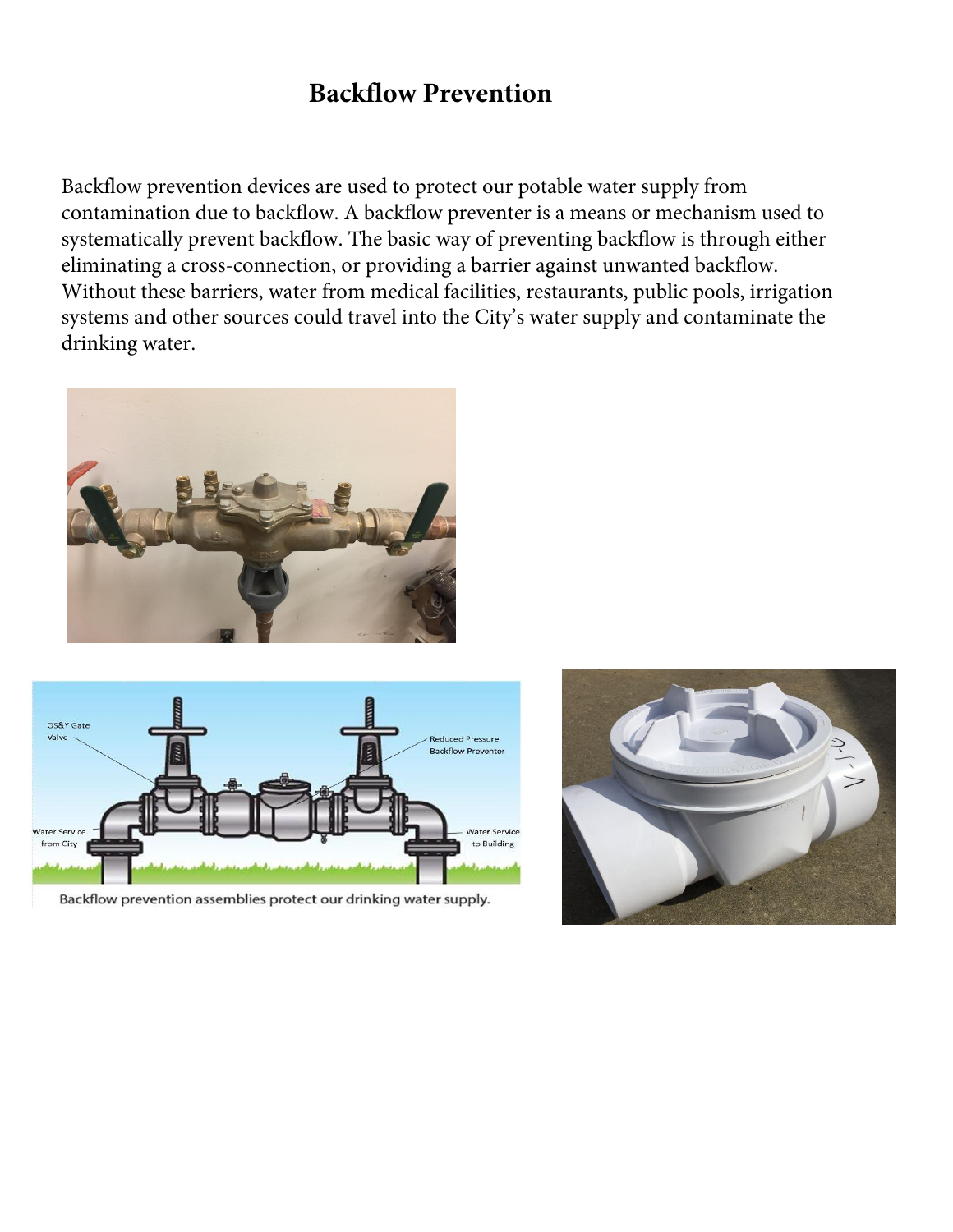Backflow prevention units are typically located by your water meter, or by the curb in its own housing. Kentucky plumbing codes and standards [\[815 KAR 20:120, Section 2 \(7\)\]](http://lrc.ky.gov/kar/815/020/120.pdf) for backflow preventers include:

- Air gap
- Reduced pressure principle back pressure backflow preventer
- Double check valve assembly
- Pressure type vacuum breaker
- Atmospheric type vacuum breaker
- Barometric loop

#### **How do I get my backflow device tested?**

The City of Murray has partnered with BSI Online to assist in administering the backflow program in your community.

If you received a notice, you will need to do the following:

- **[Hire a Registered Backflow Tester](https://dnnh3qht4.blob.core.windows.net/portals/8/water%20quality/Certified%20Backflow%20Prevention%20Device%20Technicians.pdf?sr=b&si=DNNFileManagerPolicy&sig=3uKx64eW0TWsQ9h4lZAqMmMKHv1fJDsUBrsgf4L34aY%3D)**
- Provide your Customer Confirmation Number (CCN), located on the notice, to your Tester
- Check your test report status using your CCN at **BSIOnlineTracking.com**

The backflow tester will need to:

- Perform the required test
- Submit all test reports through **BSIOnlineTracking.com**
- Pay a fee per test report submitted

#### **Does my device** *need* **to be tested?**

Backflow prevention assemblies, much like many other mechanical devices, have seals, springs and moving parts. As such, these various parts are subject to wear and tear, and overtime wind up going bad. Testing by a Certified BFPA technician is required upon installation, and in most cases, annually thereafter to ensure that the device is working as intended. If your device was tested and did not pass, you will have **15** days to have the device repaired and retested.